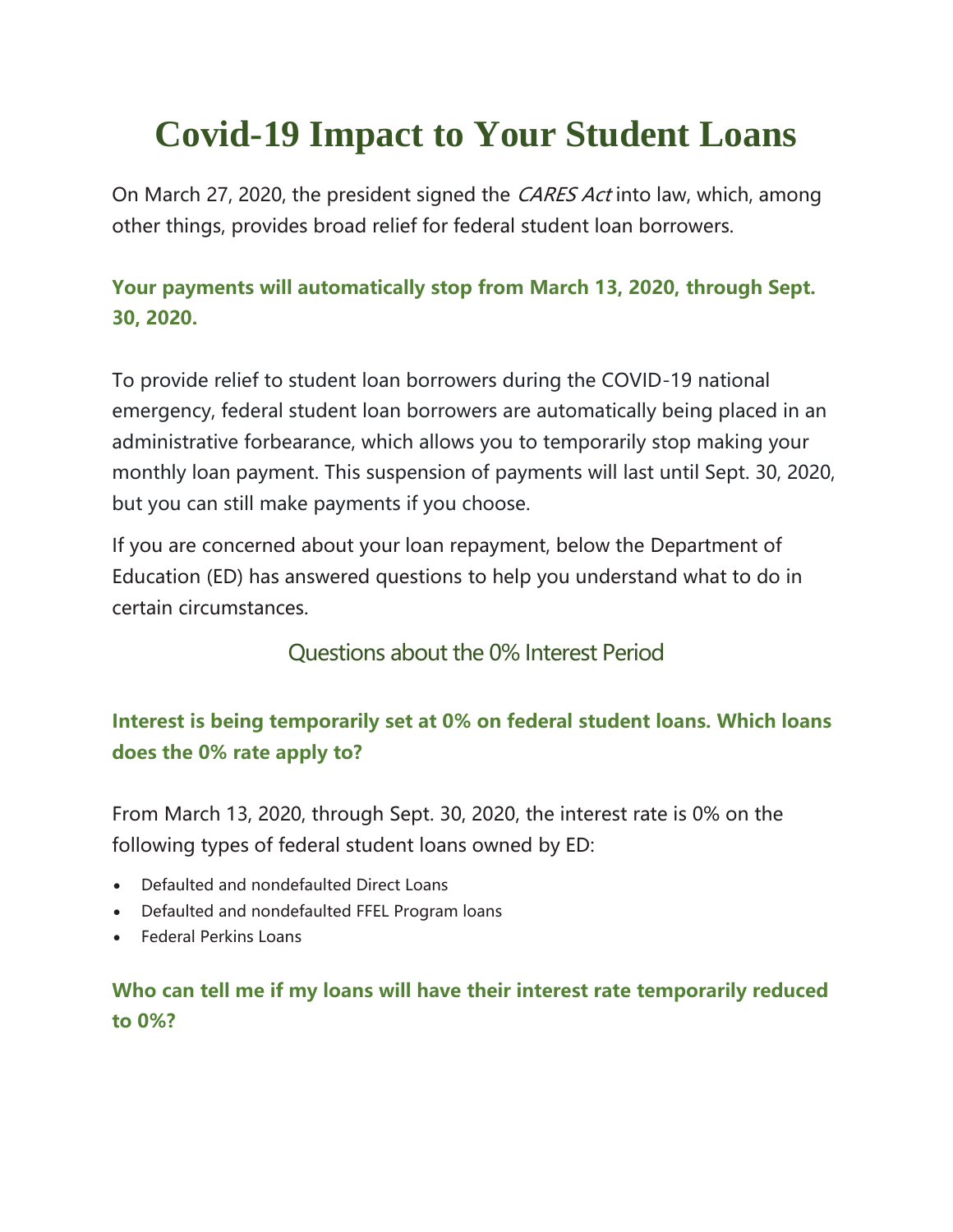Contact your [loan servicer](https://studentaid.gov/manage-loans/repayment/servicers#your-servicer) online or by phone to determine if your loans are eligible. Your servicer is the entity to which you make your monthly payment. If you do not know who your servicer is or how to contact them, visit [StudentAid.gov/login](https://studentaid.gov/fsa-id/sign-in/landing) or call 1-800-4-FED-AID (1-800-433-3243; TTY for the deaf or hearing-impaired 1-800-730-8913) for assistance.

## **If my loans are owned by ED, do I need to do anything for the interest on my loans to be set at 0%?**

No, ED will automatically adjust your account so that interest does not accrue (i.e., accumulate). The account adjustment will be effective March 13, 2020.

## **If I make loan payments during the 0% interest period, how will they be applied?**

During the period of 0% interest (March 13, 2020, through Sept. 30, 2020), the full amount of your payments will be applied to principal once all the interest that accrued prior to March 13 is paid.

#### **Are private student loans eligible for the 0% interest benefit?**

No. ED does not have legal authority over private student loans, and they are not covered by the CARES Act.

Questions about the Forbearance (Temporary Suspension of Payments)

**I understand that my loans will be placed in administrative forbearance, temporarily suspending my monthly payments. How long will the administrative forbearance last?**

The administrative forbearance will last from March 13, 2020, through Sept. 30, 2020.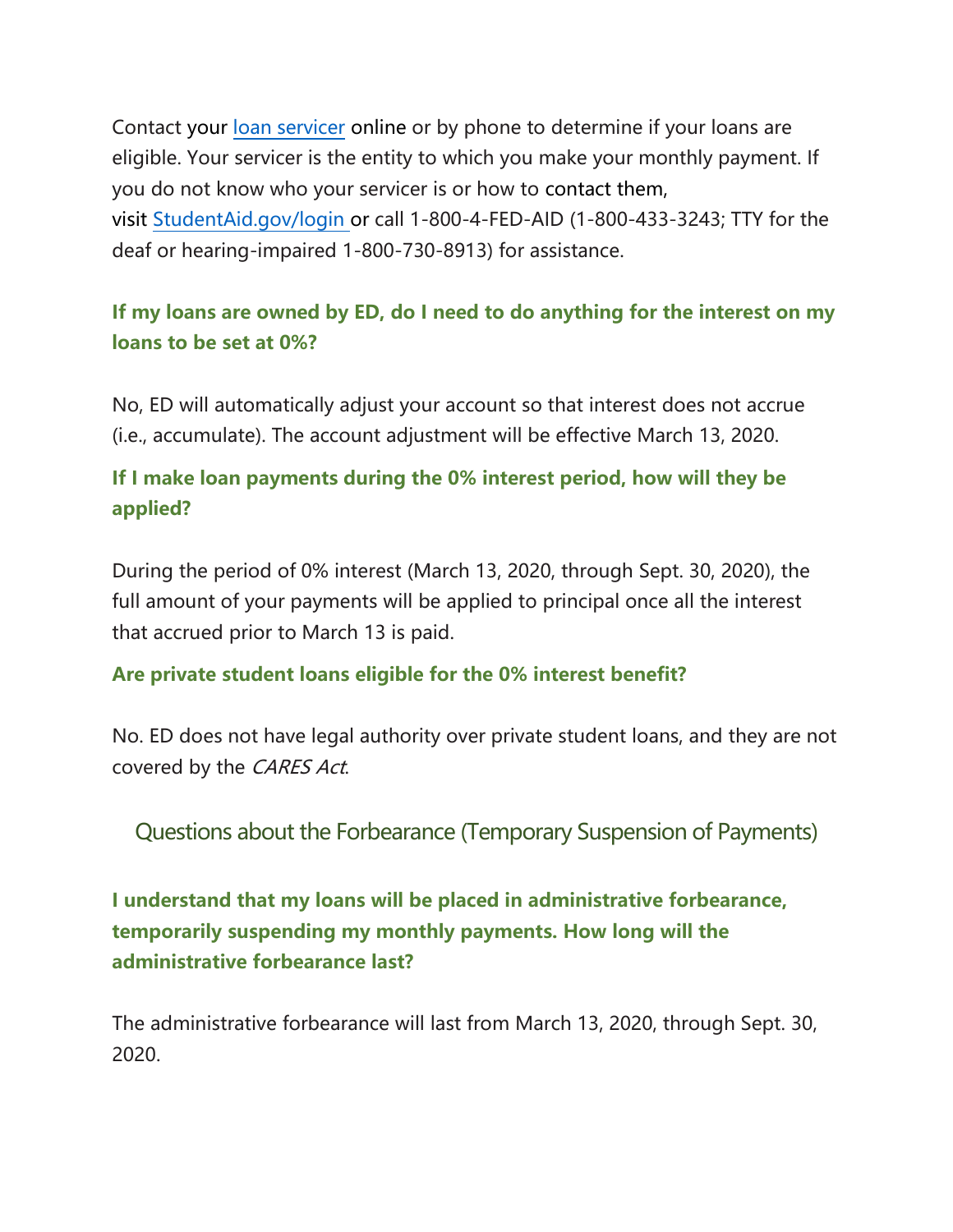## **Someone contacted me to pay a fee to suspend my payments. Is this a scam?**

Yes! The federal government will not ask for a fee to suspend your payments. There is no action required of you. If someone asks for money to process this information, it is a scam and you should report them to the [FTC's complaint](https://www.ftccomplaintassistant.gov/#crnt&panel1-1)  [assistant.](https://www.ftccomplaintassistant.gov/#crnt&panel1-1)

**If I am currently in an income-driven repayment (IDR) plan, will my suspended payments count toward IDR forgiveness?**

Yes.

## **Will suspended payments count toward Public Service Loan Forgiveness (PSLF)?**

If you have a Direct Loan, were on a qualifying repayment plan prior to the suspension and work full-time for a qualifying employer during the suspension, then you will receive credit toward PSLF for the period of suspension as though you made on-time monthly payments.

### **What will happen to my regular auto-debit payments if I do nothing?**

Auto-debit payments are suspended during the administrative forbearance. Any auto-debit payments processed between March 13, 2020, and Sept. 30, 2020, can be refunded to you. Contact your loan servicer to request that your payment be refunded.

If you do not want an administrative forbearance and want to continue making payments, contact your loan servicer to opt out of the administrative forbearance, and your auto-debit payments will resume.

You also have the option to remain in the administrative forbearance and make manual (i.e., not auto-debit) payments during the administrative forbearance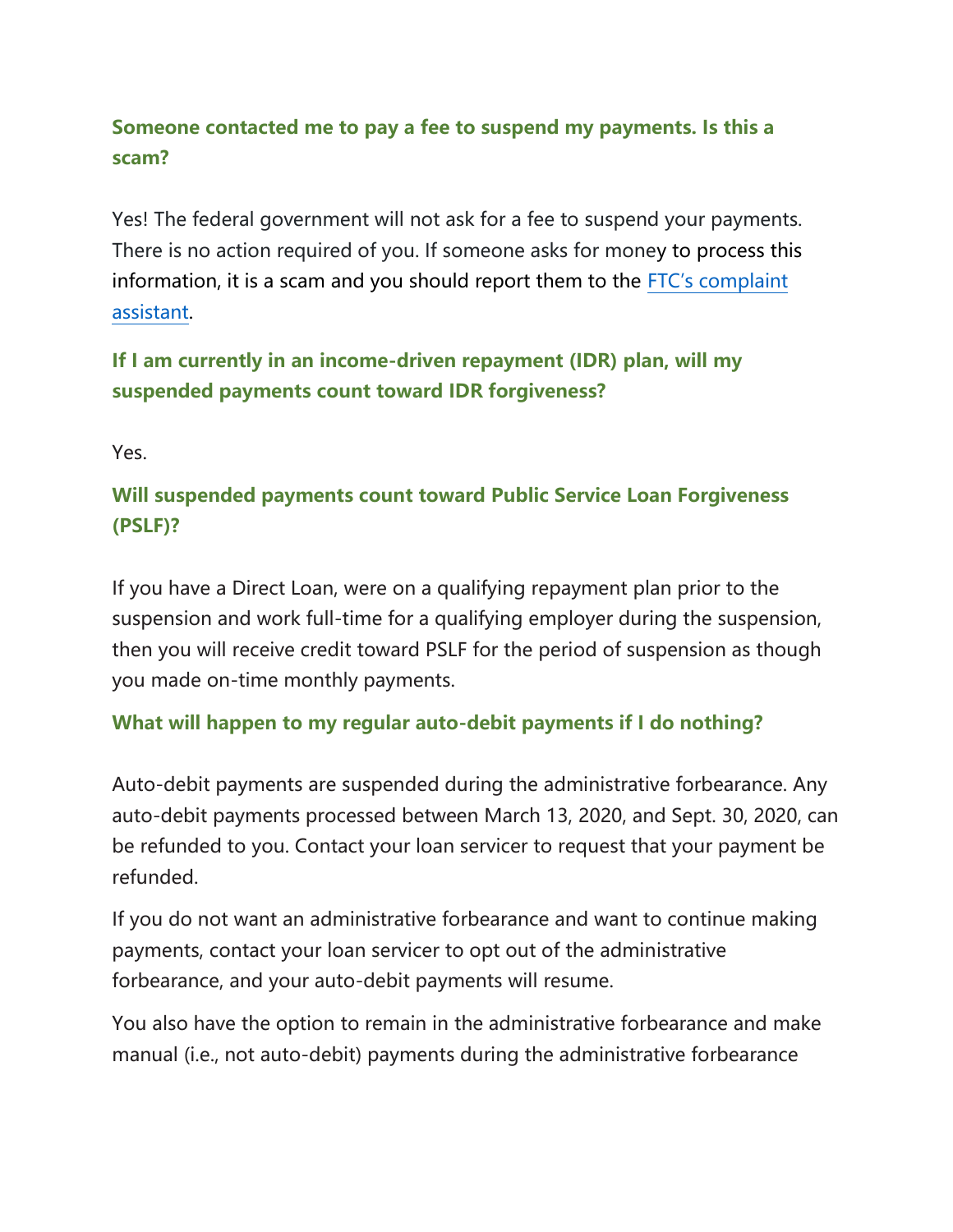period. Visit your loan servicer's website to make a payment, or contact your loan servicer for more information.

## **If I made a payment after the president signed the CARES Act on March 27, 2020, can I receive a refund?**

Yes, any payment you made during the administrative forbearance period (March 13, 2020, through Sept. 30, 2020) can be refunded. Contact your [loan servicer](https://studentaid.gov/manage-loans/repayment/servicers#your-servicer) to request that your payment be refunded.

## **If I am trying to rehabilitate my defaulted student loan, will my suspended payments count toward my rehabilitation?**

Yes.

#### **How will I know when I will have to start making payments again?**

The 0% interest period and administrative forbearance is currently set to expire on Sept. 30, 2020. Your servicer will contact you, no later than in August, to remind you that you will need to start making payments again. Make sure your contact information is up to date in your loan servicer account profile.

#### **What if I want to continue making payments?**

If you wish to continue paying your loans during the administrative forbearance period, or to pay more or less than your regular payment amount, you are free to do so. Contact your [loan servicer](https://studentaid.gov/manage-loans/repayment/servicers#your-servicer) or visit your servicer's website to make a payment or to find out how you can continue or start auto-debit payments. Continuing to make payments during the administrative forbearance could help you pay down your loan balance more quickly because the full amount of a payment will be applied to principal once all interest accrued prior to March 13, 2020, is paid.

If you continue making regular payments but then experience a change in income, please contact your [loan servicer](https://studentaid.gov/manage-loans/repayment/servicers#your-servicer) as soon as possible to discuss options,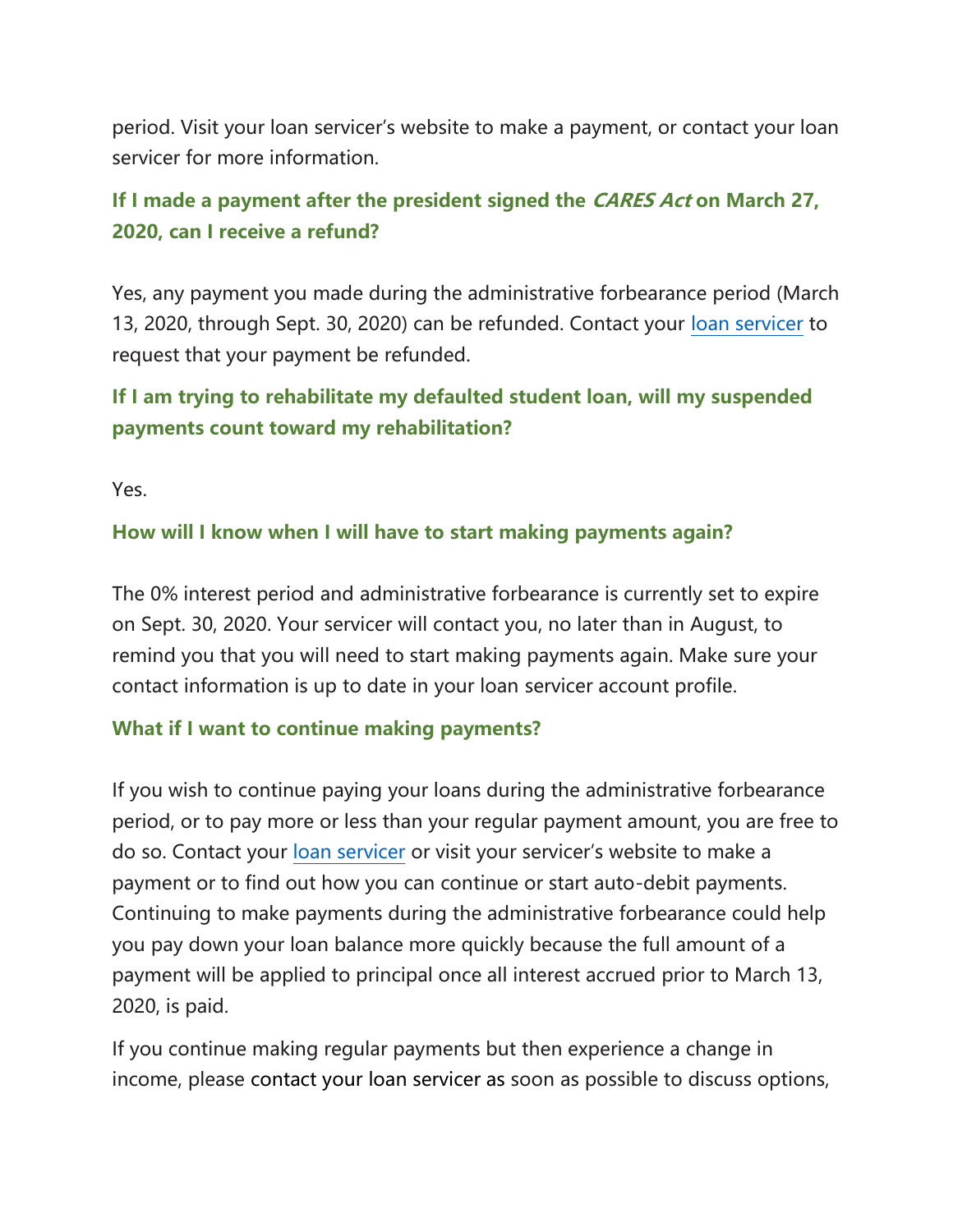such as enrolling in an income-driven repayment plan to lower your payments or opting in to the administrative forbearance that ends Sept. 30, 2020.

## **What if I want to continue making a partial payment while my loan is in forbearance?**

As long as you are in forbearance, you will not be penalized for making a payment that is less than your usual monthly payment. Meanwhile, you still have the option to make a payment on your loan to make progress toward reducing your balance. Contact your loan servicer or visit your servicer's website to make a payment or to find out how you can continue or start auto-debit payments.

#### Questions about Defaulted Loans

## **On March 25, 2020, ED announced that my federal tax refund would not be withheld to repay my defaulted federal student loan debt. My refund has already been taken. Will I get it back?**

Yes, but only if your federal tax refund was in the process of being withheld—on or after March 13, 2020, and before Sept. 30, 2020—for the repayment of a defaulted federal student loan.

Your federal tax refund will not be returned to you if the process to withhold your refund was completed before March 13, 2020.

If you have questions about whether your federal tax refund was withheld, call ED's Default Resolution Group at 1-800-621-3115 (TTY for the deaf or hearingimpaired 1-877-825-9923).

**On March 25, 2020, ED announced that a portion of my Social Security payment, including disability benefits, would not be withheld to repay my defaulted federal student loan debt. My Social Security payment has already been taken. Will I get that back?**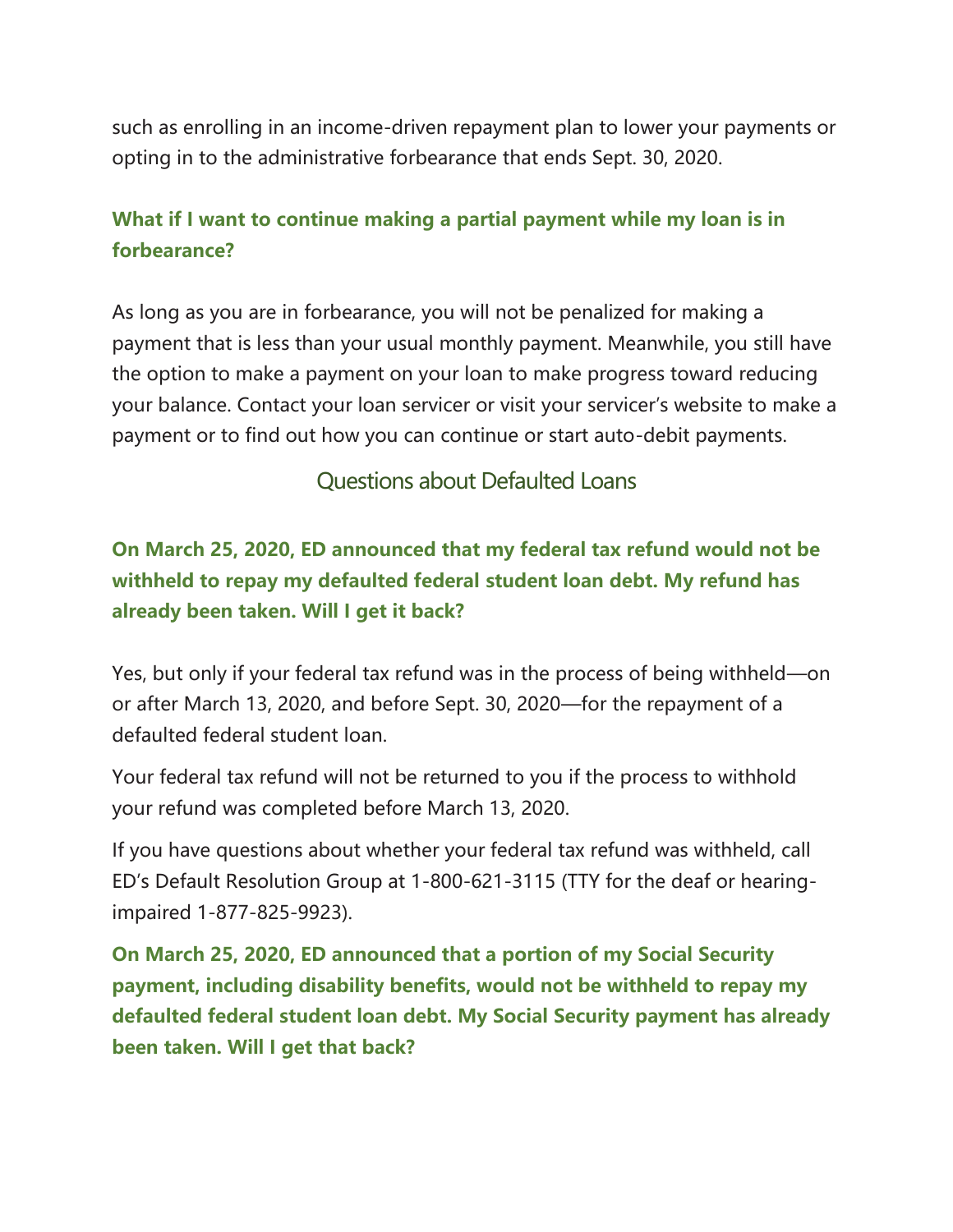Yes. The portion of your Social Security payment that was taken will be returned to you if your payment was in the process of being withheld—on or after March 13, 2020, and before Sept. 30, 2020—for the repayment of a defaulted federal student loan.

The portion of your Social Security payment that was withheld will not be returned to you if the process to withhold it was completed before March 13, 2020.

If you have questions about whether your Social Security payment was withheld, call ED's Default Resolution Group at 1-800-621-3115 (TTY for the deaf or hearing-impaired 1-877-825-9923).

## **On March 25, 2020, ED announced that my wages would not be garnished, but money is still being taken from my paycheck. What should I do?**

Your human resources department will receive a letter from ED instructing them to stop your wage garnishment. If ED receives funds from a garnishment between March 13, 2020, and Sept. 30, 2020, we will refund your garnished wages.

# **On March 25, 2020, ED announced that Department-contracted private collection agencies stopped making collection calls and sending letters or billing statements. What should I do if I want to continue the payment arrangements I started before ED's announcement?**

You can continue your payment arrangement related to your defaulted federal student loan. Private collection agencies have been instructed to not make collection calls and not accept auto-debit payments from March 13, 2020, through Sept. 30, 2020. However, private collection agencies are available to assist you if you reach out to them during this period. To be connected to your private collection agency to continue your current payment arrangement, call ED's Default Resolution Group at 1-800-621-3115 (TTY for the deaf or hearingimpaired 1-877-825-9923).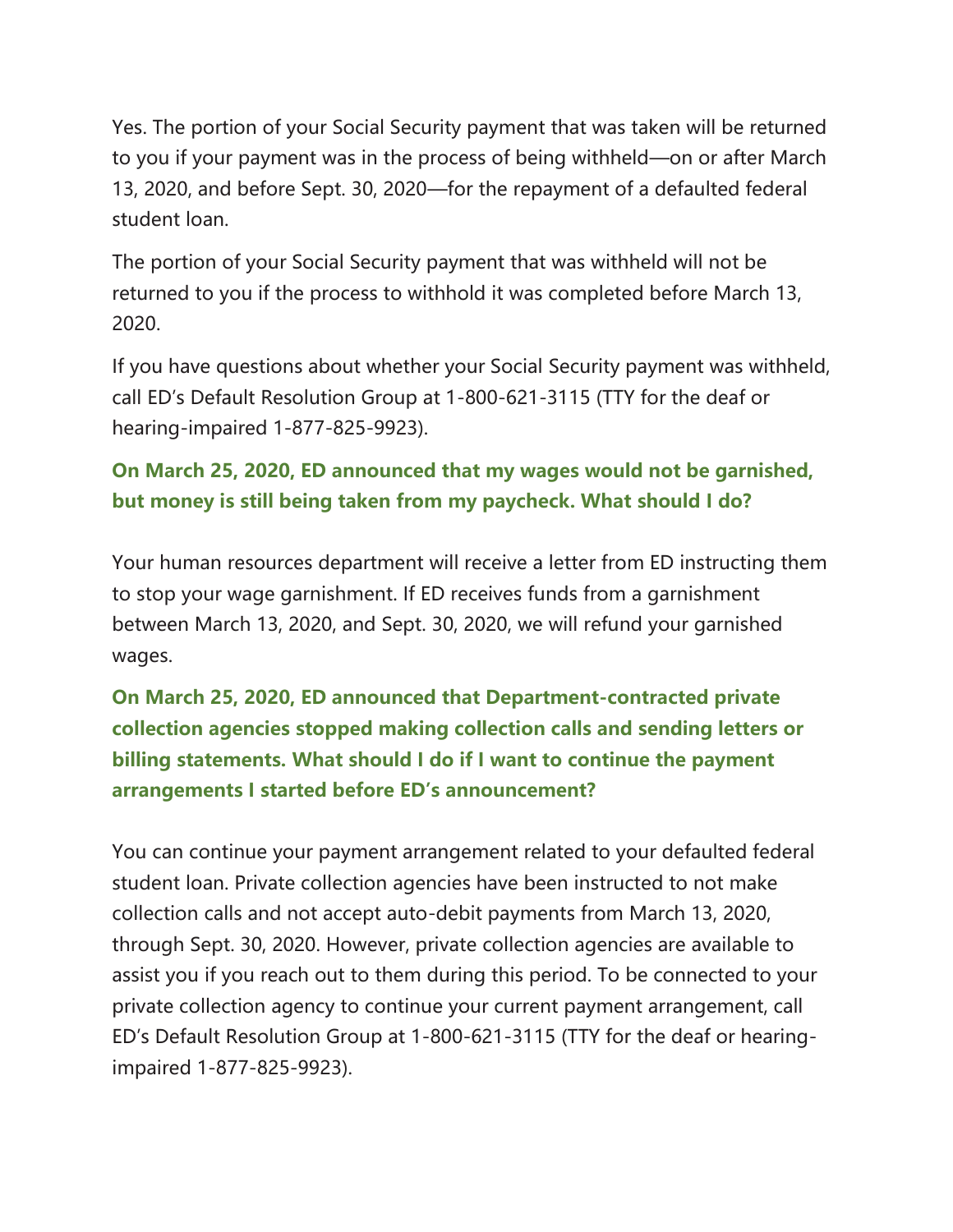**On March 25, 2020, ED announced that Department-contracted private collection agencies stopped making collection calls and sending letters or billing statements. What should I do if I want to consolidate my defaulted federal student loans or start a loan rehabilitation arrangement now?**

To consolidate, or to start a loan rehabilitation arrangement related to your defaulted federal student loans, call ED's Default Resolution Group at 1-800-621- 3115 (TTY for the deaf or hearing-impaired 1-877-825-9923) for assistance.

#### **Will my defaulted loan accrue interest?**

Defaulted loans owned by ED will not accrue interest from March 13, 2020, through Sept. 30, 2020. That includes Direct Loans and FFEL Program loans owned by ED. Read the Q&A's above to learn more about the 0% interest period.

#### General Loan Questions

## **I am currently on an income-driven repayment plan. I am unemployed because of the coronavirus outbreak and do not know when my income will return to the same level. What can I do?**

You are automatically being placed in an administrative forbearance that allows you to stop making your payments from March 13, 2020, through Sept. 30, 2020.

If you are on an IDR plan and your income has changed significantly, you can update your information and get a new payment amount based on your current income. To do so, visit [StudentAid.gov/idr,](https://studentaid.gov/manage-loans/repayment/plans/income-driven) click on "Apply Now," and then start the application by clicking on the button next to "Recalculate my monthly payment." After the administrative forbearance ends on Sept. 30, 2020, your monthly payments will resume at the new amount.

If you would like to enroll in an IDR plan for the first time, visit [StudentAid.gov/idr](https://studentaid.gov/manage-loans/repayment/plans/income-driven), click on "Apply Now," and then start the application.